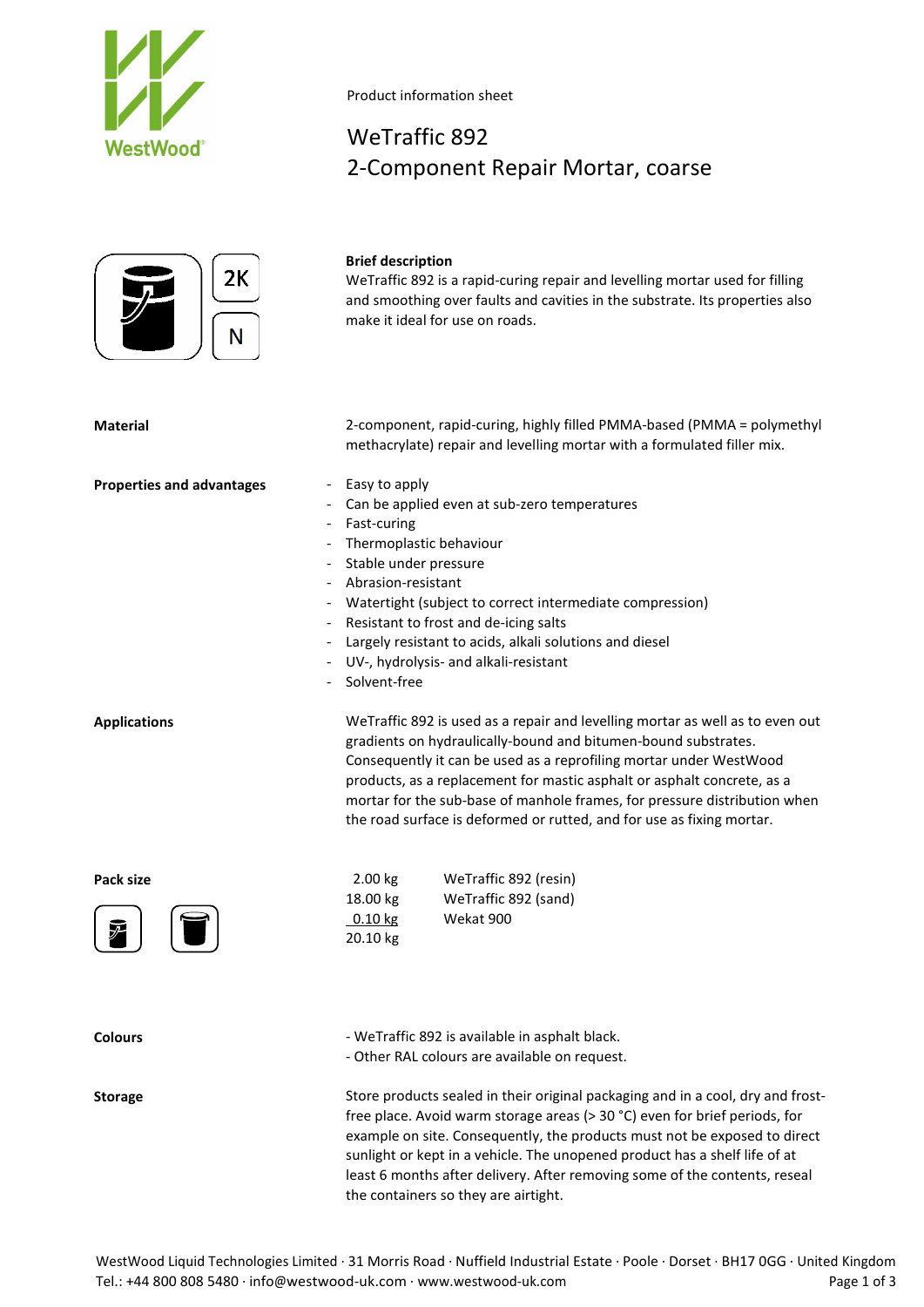

# **Application conditions Temperatures**





## Product information sheet

# WeTraffic 892 2-Component Repair Mortar, coarse

The product can be applied within the following temperature ranges:

| Product              | Temperature range, in °C |                |               |
|----------------------|--------------------------|----------------|---------------|
|                      | Air                      | Substrate*     | Material      |
| <b>WeTraffic 892</b> | $-5$ to $+35$            | $+3$ to $+50*$ | $+3$ to $+30$ |

\* The substrate temperature must be at least 3 °C above the dew point during application and curing.

### **Moisture**

The relative humidity must be  $\leq$  90%.

The surface to be coated must be dry and ice-free.

The surface must be protected from moisture until the coating has hardened.

|                    | Reaction times for WeTraffic 892 (at 20 °C) |
|--------------------|---------------------------------------------|
| Pot life           | approx. 12 min                              |
| Rainproof          | approx. 30 min                              |
| Can be walked on/  |                                             |
| overcoated         | approx. 1 hour                              |
| <b>Curing time</b> | approx. 3 hours                             |

The reaction time is reduced as the temperature increases and extended as the temperature decreases.

> approx.  $2.13$  g/cm<sup>3</sup> approx.  $0.99$  g/cm<sup>3</sup> approx.  $2.61$  g/cm<sup>3</sup>

**Consumption rates** 2.2 kg/m² per mm layer thickness

**Technical data** Density:

**Reaction times** 



## **Product application Application equipment / tools**

For mixing the product: - Stirrer with spiral mixer head

For applying the product:

- Smoothing trowel

WeTraffic 892 WeTraffic 892 (resin) WeTraffic 892 (sand)

### **Substrate preparation**

In the case of cementitious substrates, the mortar is applied on top of the hardened WestWood primer. Asphalt substrates can be repaired and levelled directly, without a primer.